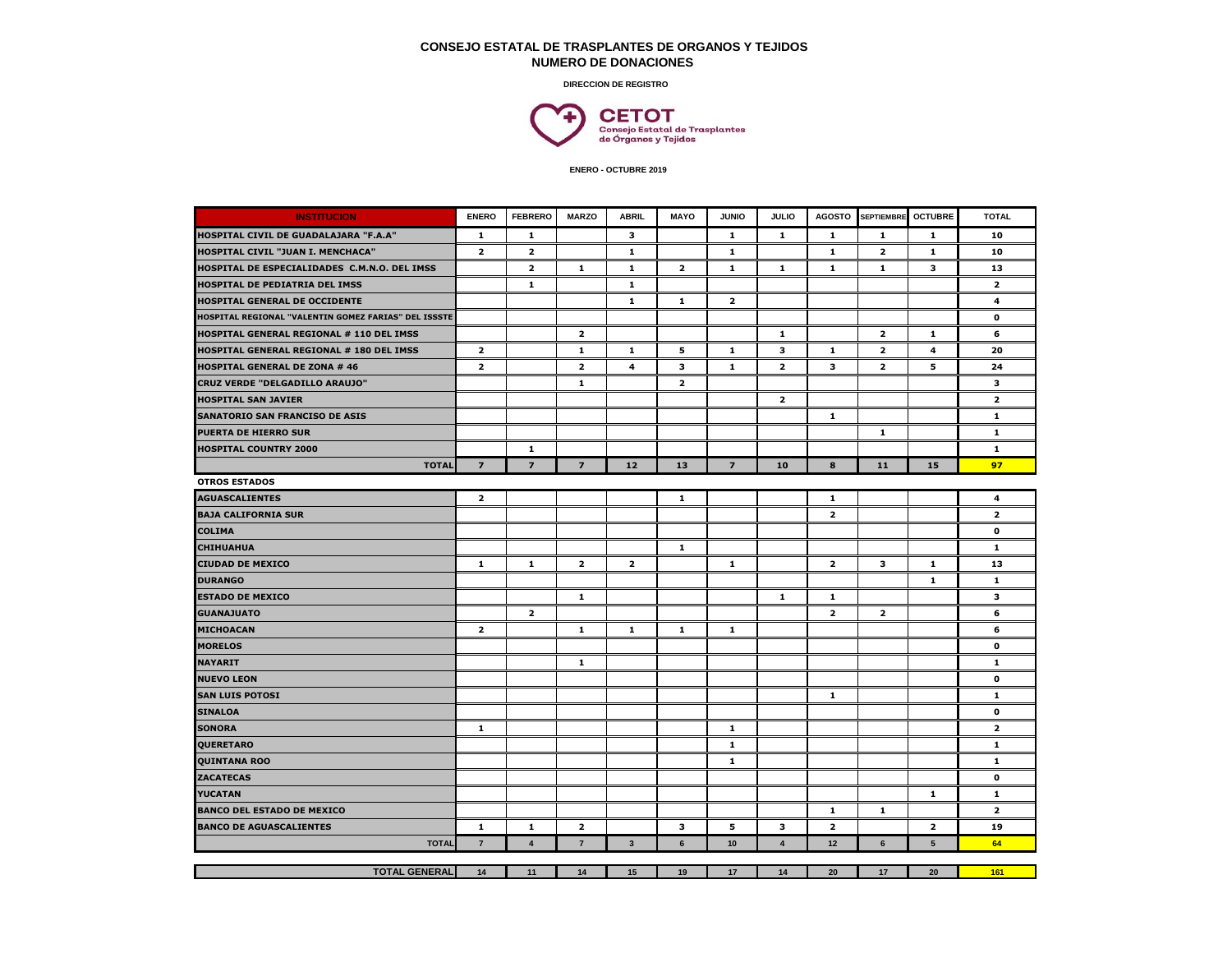## **CONSEJO ESTATAL DE TRASPLANTES DE ORGANOS Y TEJIDOS TRASPLANTES**

**DIRECCION DE REGISTRO**



**ENERO - OCTUBRE 2019**

|                                                                                                                                                                                                                                                                                                                                                                | <b>TRASPLANTES DE HIGADO</b> |                                                                                 |                                                   |  |                                                 |                                                                                              |  |                                                                                                         |                                                                            |  |                                                                                 |                                    |  |                                                                                                         |                                                          |                                                      |                                                  |                                       |                                                     |                                                                                   |                                                                                          |                                                                                                |                                                     |                                                                        |                       |  |                                                                                                                                                                                                                                |                                                                                                                                                                                                                     |  |  |
|----------------------------------------------------------------------------------------------------------------------------------------------------------------------------------------------------------------------------------------------------------------------------------------------------------------------------------------------------------------|------------------------------|---------------------------------------------------------------------------------|---------------------------------------------------|--|-------------------------------------------------|----------------------------------------------------------------------------------------------|--|---------------------------------------------------------------------------------------------------------|----------------------------------------------------------------------------|--|---------------------------------------------------------------------------------|------------------------------------|--|---------------------------------------------------------------------------------------------------------|----------------------------------------------------------|------------------------------------------------------|--------------------------------------------------|---------------------------------------|-----------------------------------------------------|-----------------------------------------------------------------------------------|------------------------------------------------------------------------------------------|------------------------------------------------------------------------------------------------|-----------------------------------------------------|------------------------------------------------------------------------|-----------------------|--|--------------------------------------------------------------------------------------------------------------------------------------------------------------------------------------------------------------------------------|---------------------------------------------------------------------------------------------------------------------------------------------------------------------------------------------------------------------|--|--|
| <b>INSTITUCION</b>                                                                                                                                                                                                                                                                                                                                             |                              | DV                                                                              | <b>ENERO</b><br>DC                                |  | DV                                              | <b>FEBRERO</b><br>DC.                                                                        |  | <b>MARZO</b><br>DV –                                                                                    | DC                                                                         |  | <b>ABRIL</b><br>DV                                                              | DC                                 |  | <b>MAYO</b><br>DV                                                                                       | $_{\text{DC}}$                                           | DV –                                                 | <b>JUNIO</b><br>DC.                              | <b>JULIO</b><br>$-$ DV                | $_{\text{DC}}$                                      | <b>AGOSTO</b><br>DV                                                               | DC.                                                                                      | DV                                                                                             | <b>SEPTIEMBRE</b><br>DC                             | <b>OCTUBRE</b><br>D <sub>V</sub>                                       | DC                    |  | <b>TOTAL</b><br>DV.                                                                                                                                                                                                            | DC.                                                                                                                                                                                                                 |  |  |
| HOSP.CIVIL FAA<br><b>HECMNO IMSS</b><br>PEDIATRIA IMSS<br>SAN JAVIER<br>HOSP. COUNTRY 2000<br>H. REAL SAN JOSE<br><b>EL CARMEN</b>                                                                                                                                                                                                                             |                              |                                                                                 | $\overline{2}$                                    |  |                                                 | $\overline{2}$<br>-1<br>$\overline{2}$                                                       |  |                                                                                                         |                                                                            |  |                                                                                 |                                    |  |                                                                                                         |                                                          |                                                      | $\overline{1}$<br>2                              |                                       |                                                     |                                                                                   | 3                                                                                        | $\overline{1}$                                                                                 | $\overline{2}$<br>$\overline{1}$                    | $\overline{2}$                                                         |                       |  | $\mathbf 0$<br>$\mathbf 0$<br>$\overline{2}$<br>$\mathbf{0}$<br>$\overline{\mathbf{1}}$<br>$\mathbf{0}$<br>$\mathbf{3}$                                                                                                        | $\mathbf 0$<br>9<br>$\overline{\mathbf{3}}$<br>5<br>$\overline{1}$<br>$\mathbf 0$<br>9                                                                                                                              |  |  |
| <b>TOTAL</b>                                                                                                                                                                                                                                                                                                                                                   |                              | -0                                                                              | 2                                                 |  | $\overline{0}$                                  | 5                                                                                            |  |                                                                                                         |                                                                            |  |                                                                                 |                                    |  |                                                                                                         |                                                          |                                                      |                                                  | o                                     | $\overline{2}$                                      | $\mathbf{0}$                                                                      | 5                                                                                        |                                                                                                | $\overline{4}$                                      | $\overline{2}$                                                         | з                     |  |                                                                                                                                                                                                                                | 27                                                                                                                                                                                                                  |  |  |
| <b>TRASPLANTES DE RIÑON</b>                                                                                                                                                                                                                                                                                                                                    |                              |                                                                                 |                                                   |  |                                                 |                                                                                              |  |                                                                                                         |                                                                            |  |                                                                                 |                                    |  |                                                                                                         |                                                          |                                                      |                                                  |                                       |                                                     |                                                                                   |                                                                                          |                                                                                                |                                                     |                                                                        |                       |  |                                                                                                                                                                                                                                |                                                                                                                                                                                                                     |  |  |
| <b>INSTITUCION</b>                                                                                                                                                                                                                                                                                                                                             |                              |                                                                                 | <b>ENERO</b>                                      |  |                                                 | <b>FEBRERO</b>                                                                               |  | <b>MARZO</b>                                                                                            |                                                                            |  | <b>ABRIL</b>                                                                    |                                    |  | <b>MAYO</b>                                                                                             |                                                          | <b>JUNIO</b>                                         |                                                  | <b>JULIO</b>                          |                                                     | <b>AGOSTO</b>                                                                     |                                                                                          |                                                                                                | <b>SEPTIEMBRE</b>                                   | <b>OCTUBRE</b>                                                         |                       |  | <b>TOTAL</b>                                                                                                                                                                                                                   |                                                                                                                                                                                                                     |  |  |
|                                                                                                                                                                                                                                                                                                                                                                |                              | DV.                                                                             | DC.                                               |  | DV.                                             | DC                                                                                           |  | D <sub>V</sub>                                                                                          | DC                                                                         |  | D <sub>V</sub>                                                                  | DC .                               |  | <b>DV</b>                                                                                               | DC                                                       | D <sub>V</sub>                                       | DC.                                              | D <sub>V</sub>                        | DC                                                  | D <sub>V</sub>                                                                    | DC.                                                                                      | D <sub>V</sub>                                                                                 | DC                                                  | DV.                                                                    | DC                    |  | DV.                                                                                                                                                                                                                            | DC                                                                                                                                                                                                                  |  |  |
| HOSP.CIVIL FAA<br>HOSP, CIVIL JIM<br><b>HECMNO IMSS</b><br>PEDIATRIA IMSS<br><b>ISSSTE</b><br>COUNTRY 2000<br>MEXICO AMERICANO<br>SAN JAVIER<br><b>EL CARMEN</b><br>SANTA MARGARITA<br>H. REAL SAN JOSE<br>HOSP. PUERTA DE HIERRO<br>HOSP. PUERTA DE HIERRO SUR<br>SANATORIO SAN FRANCISCO DE ASIS<br>HOSPITAL GUADALUPE CORP<br>HOSPITAL GENERAL DE OCCIDENTE |                              | 22<br>3<br>$\overline{\phantom{a}}$<br>$\overline{2}$<br>$\boldsymbol{\Lambda}$ | $\overline{2}$<br>$\overline{2}$                  |  | $\overline{2}$<br>18<br>3<br>-1<br>5<br>-1<br>5 | $\overline{4}$<br>3                                                                          |  | 5<br>19<br>$\overline{2}$<br>$\overline{1}$<br>$\overline{2}$<br>$\overline{2}$<br>11<br>$\overline{2}$ | $\overline{2}$<br>$\overline{2}$<br>$\overline{1}$                         |  | 19<br>$\overline{1}$<br>$\overline{2}$<br>$\overline{2}$<br>$\overline{2}$<br>6 | 5<br>$\overline{7}$                |  | $\overline{2}$<br>21<br>$\overline{1}$<br>$\overline{1}$<br>3<br>$\overline{2}$<br>$\overline{1}$<br>14 | $\overline{1}$<br>6                                      | 3<br>20<br>3<br>$\overline{2}$<br>$\mathbf{A}$<br>10 | $\overline{4}$<br>×<br>$\overline{2}$            | $\overline{2}$<br>22<br>5<br>$\Delta$ | $\Delta$<br>$\Lambda$                               | 3<br>28<br>$\overline{2}$<br>6<br>$\overline{1}$<br>$\overline{\phantom{a}}$<br>5 | $\overline{2}$<br>5<br>-1<br>$\overline{2}$                                              | $\overline{2}$<br>29<br>3<br>$\overline{\mathbf{3}}$<br>$\overline{2}$<br>$\overline{2}$<br>-5 | $\overline{2}$<br>$\mathbf{A}$<br>$\overline{2}$    | $\overline{\mathbf{3}}$<br>36<br>$\overline{1}$<br>$\overline{2}$<br>6 | 3                     |  | 23<br>$\mathbf 0$<br>234<br>20<br>5<br>31<br>9<br>11<br>11<br>$\Omega$<br>8<br>$\overline{\mathbf{1}}$<br>70<br>$\overline{2}$<br>$\overline{2}$<br>-1                                                                         | 14<br>$\mathbf 0$<br>41<br>$\sqrt{5}$<br>$\mathbf{0}$<br>5<br>$\overline{\mathbf{3}}$<br>5<br>$\mathbf{0}$<br>$\mathbf 0$<br>$\mathbf{0}$<br>$\pmb{0}$<br>5<br>$\overline{1}$<br>$\mathbf{0}$<br>$\mathbf 0$        |  |  |
| <b>TOTAL</b>                                                                                                                                                                                                                                                                                                                                                   |                              | 36                                                                              | -6                                                |  | 37                                              | 8                                                                                            |  | 44                                                                                                      | -5                                                                         |  | 34                                                                              | 12                                 |  | 45                                                                                                      | $\overline{\mathbf{8}}$                                  | 47                                                   | $\overline{\mathbf{8}}$                          | 38                                    | $\overline{\mathbf{8}}$                             | 48                                                                                | 12                                                                                       | 48                                                                                             | $\overline{\mathbf{8}}$                             | 51                                                                     | $\boldsymbol{A}$      |  | 428                                                                                                                                                                                                                            | 79                                                                                                                                                                                                                  |  |  |
|                                                                                                                                                                                                                                                                                                                                                                |                              |                                                                                 |                                                   |  |                                                 |                                                                                              |  |                                                                                                         |                                                                            |  |                                                                                 |                                    |  |                                                                                                         |                                                          | <b>TRASPLANTES DE CORNEA</b>                         |                                                  |                                       |                                                     |                                                                                   |                                                                                          |                                                                                                |                                                     |                                                                        |                       |  |                                                                                                                                                                                                                                |                                                                                                                                                                                                                     |  |  |
| <b>INSTITUCION</b>                                                                                                                                                                                                                                                                                                                                             |                              |                                                                                 | <b>ENERO</b>                                      |  |                                                 | <b>FEBRERO</b>                                                                               |  | <b>MARZO</b>                                                                                            |                                                                            |  | <b>ABRIL</b>                                                                    |                                    |  | <b>MAYO</b>                                                                                             |                                                          |                                                      | <b>JUNIO</b>                                     | <b>JULIO</b>                          |                                                     | <b>AGOSTO</b>                                                                     |                                                                                          |                                                                                                | <b>SEPTIEMBRE</b>                                   | <b>OCTUBRE</b>                                                         |                       |  | <b>TOTAL</b>                                                                                                                                                                                                                   |                                                                                                                                                                                                                     |  |  |
| <b>HOSP.CIVIL FAA</b><br>HOSP, CIVIL JIM<br><b>HECMNO IMSS</b><br>PEDIATRIA IMSS<br><b>ISSSTE</b><br><b>SANTA LUCIA</b><br>FUNDACION OFTALMOLOGICA<br>CLINICA DE LA RETINA<br>PROVISTA<br>SAN JOSE<br>CENTRO OFTALMO. DE GDL<br>HOSP. DEL CARMEN<br>CENTRO DE CIRUGIA AVANZADA S. XXI<br>CENTRO OFTALMO. SAN ANGEL<br>CLINICA DE LOS OJOS                      |                              | EXT                                                                             | <b>LOC</b><br>$\overline{2}$<br>5<br>$\mathbf{R}$ |  | EXT<br>-6<br>$\mathcal{P}$                      | <b>LOC</b><br>$\overline{4}$<br>$\overline{2}$<br>$\overline{\phantom{a}}$<br>$\overline{2}$ |  | EXT<br>-1                                                                                               | <b>LOC</b><br>2<br>9<br>$\overline{1}$<br>$\overline{1}$<br>$\overline{4}$ |  | <b>EXT</b><br>3                                                                 | <b>LOC</b><br>$\overline{4}$<br>10 |  | EXT<br>$\overline{1}$<br>-1                                                                             | <b>LOC</b><br>2<br>6<br>$\overline{2}$<br>$\overline{4}$ | EXT<br>3<br>$\mathcal{P}$                            | <b>LOC</b><br>6<br>$\overline{4}$<br>2<br>6<br>2 | EXT<br>$\overline{2}$                 | <b>LOC</b><br>$\overline{2}$<br>$\overline{7}$<br>3 | EXT<br>$\overline{2}$                                                             | <b>LOC</b><br>$\overline{1}$<br>13<br>$\overline{2}$<br>$\overline{1}$<br>$\overline{2}$ | EXT<br>-1<br>2                                                                                 | <b>LOC</b><br>15<br>$\mathcal{P}$<br>$\overline{2}$ | EXT<br>1                                                               | <b>LOC</b><br>11<br>3 |  | EXT<br>$\mathbf{0}$<br>$\mathbf 0$<br>$\mathbf{0}$<br>$\mathbf 0$<br>$\mathbf{0}$<br>$\mathbf{0}$<br>$\mathbf{0}$<br>$\overline{7}$<br>$\mathbf{0}$<br>$\mathbf{0}$<br>$\mathbf{r}$<br>$\mathbf{0}$<br>18<br>6<br>$\mathbf{3}$ | <b>LOC</b><br>23<br>$\mathbf{0}$<br>81<br>14<br>$\overline{1}$<br>19<br>$\mathbf{3}$<br>$\overline{1}$<br>$\mathbf 0$<br>$\mathbf{0}$<br>$\overline{\mathbf{2}}$<br>$\mathbf 0$<br>13<br>$\mathbf 2$<br>$\mathbf 0$ |  |  |
| <b>TOTAL</b>                                                                                                                                                                                                                                                                                                                                                   |                              | $\blacksquare$                                                                  | 11                                                |  | $\mathbf{8}$                                    | 12                                                                                           |  | $\blacksquare$                                                                                          | 17                                                                         |  | $-5$                                                                            | 14                                 |  | $\overline{2}$                                                                                          | 15                                                       | $\overline{7}$                                       | 21                                               | - 2                                   | 13 <sup>°</sup>                                     | $\overline{4}$                                                                    | 21                                                                                       | -3                                                                                             | 20                                                  |                                                                        | 15                    |  | 34                                                                                                                                                                                                                             | 159                                                                                                                                                                                                                 |  |  |